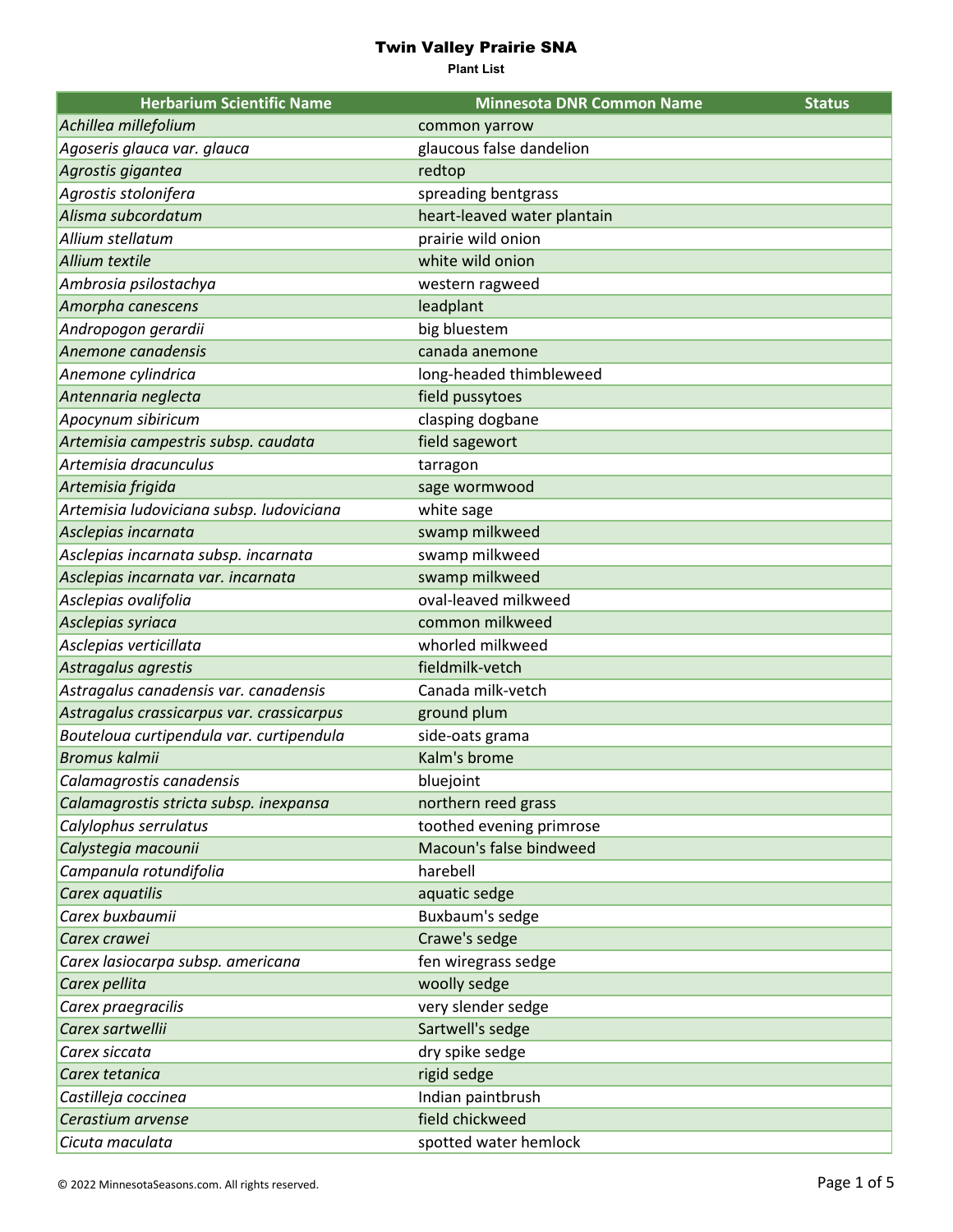| <b>Herbarium Scientific Name</b>              | <b>Minnesota DNR Common Name</b> | <b>Status</b>   |
|-----------------------------------------------|----------------------------------|-----------------|
| Cicuta maculata var. maculata                 | spotted water hemlock            |                 |
| Cirsium arvense                               | Canada thistle                   |                 |
| Cirsium flodmanii                             | Flodman's thistle                |                 |
| Comandra umbellata var. umbellata             | bastard toadflax                 |                 |
| Crepis runcinata subsp. runcinata             | incised hawk's beard             |                 |
| Cypripedium candidum                          | small white lady's slipper       | Special Concern |
| Dalea candida                                 | white prairie clover             |                 |
| Dalea purpurea                                | purple prairie clover            |                 |
| Dalea purpurea var. purpurea                  | purple prairie clover            |                 |
| Delphinium carolinianum var. virescens        | Carolina delphinium              |                 |
| Deschampsia cespitosa subsp. cespitosa        | tufted hair grass                |                 |
| Dichanthelium acuminatum subsp. implicatum    | mat panic grass                  |                 |
| Dichanthelium leibergii                       | Leiberg's panic grass            |                 |
| Drepanocladus aduncus                         | Knieff's hook moss               |                 |
| Echinacea angustifolia                        | narrow-leaved purple coneflower  |                 |
| Eleocharis compressa var. compressa           | flattened spikerush              |                 |
| Eleocharis sp.                                | spikerush                        |                 |
| Elymus canadensis                             | nodding wild rye                 |                 |
| <b>Elymus repens</b>                          | quackgrass                       |                 |
| Elymus trachycaulus                           | slender wheatgrass               |                 |
| Elymus trachycaulus subsp. subsecundus        | unilateral wheatgrass            |                 |
| Epilobium leptophyllum                        | linear-leaved willow herb        |                 |
| Equisetum arvense                             | field horsetail                  |                 |
| Equisetum laevigatum                          | smooth scouring rush             |                 |
| Erigeron strigosus                            | daisy fleabane                   |                 |
| Eriophorum angustifolium subsp. angustifolium | tall cottongrass                 |                 |
| Erucastrum gallicum                           | dog mustard                      |                 |
| Euthamia graminifolia                         | grass-leaved goldenrod           |                 |
| Fragaria virginiana                           | common strawberry                |                 |
| Gaillardia aristata                           | blanket-flower                   | Special Concern |
| Galium boreale                                | northern bedstraw                |                 |
| Gaura coccinea                                | scarlet gaura                    |                 |
| Gentiana puberulenta                          | downy gentian                    |                 |
| Gentianopsis virgata subsp. macounii          | lesser fringed gentian           |                 |
| Geum triflorum var. triflorum                 | prairie smoke                    |                 |
| Glyceria striata                              | fowl manna grass                 |                 |
| Glycyrrhiza lepidota                          | wild licorice                    |                 |
| Helenium autumnale                            | autumn sneezeweed                |                 |
| Helianthus × laetiflorus                      | bright sunflower                 |                 |
| Helianthus grosseserratus                     | sawtooth sunflower               |                 |
| Helianthus maximiliani                        | Maximilian's sunflower           |                 |
| Helianthus sp.                                | sunflower                        |                 |
| Hesperostipa comata subsp. comata             | needle-and-thread grass          |                 |
| Hesperostipa spartea                          | porcupine grass                  |                 |
| Heterotheca villosa var. villosa              | hairy golden aster               |                 |
| Hieracium umbellatum                          | rough hawkweed                   |                 |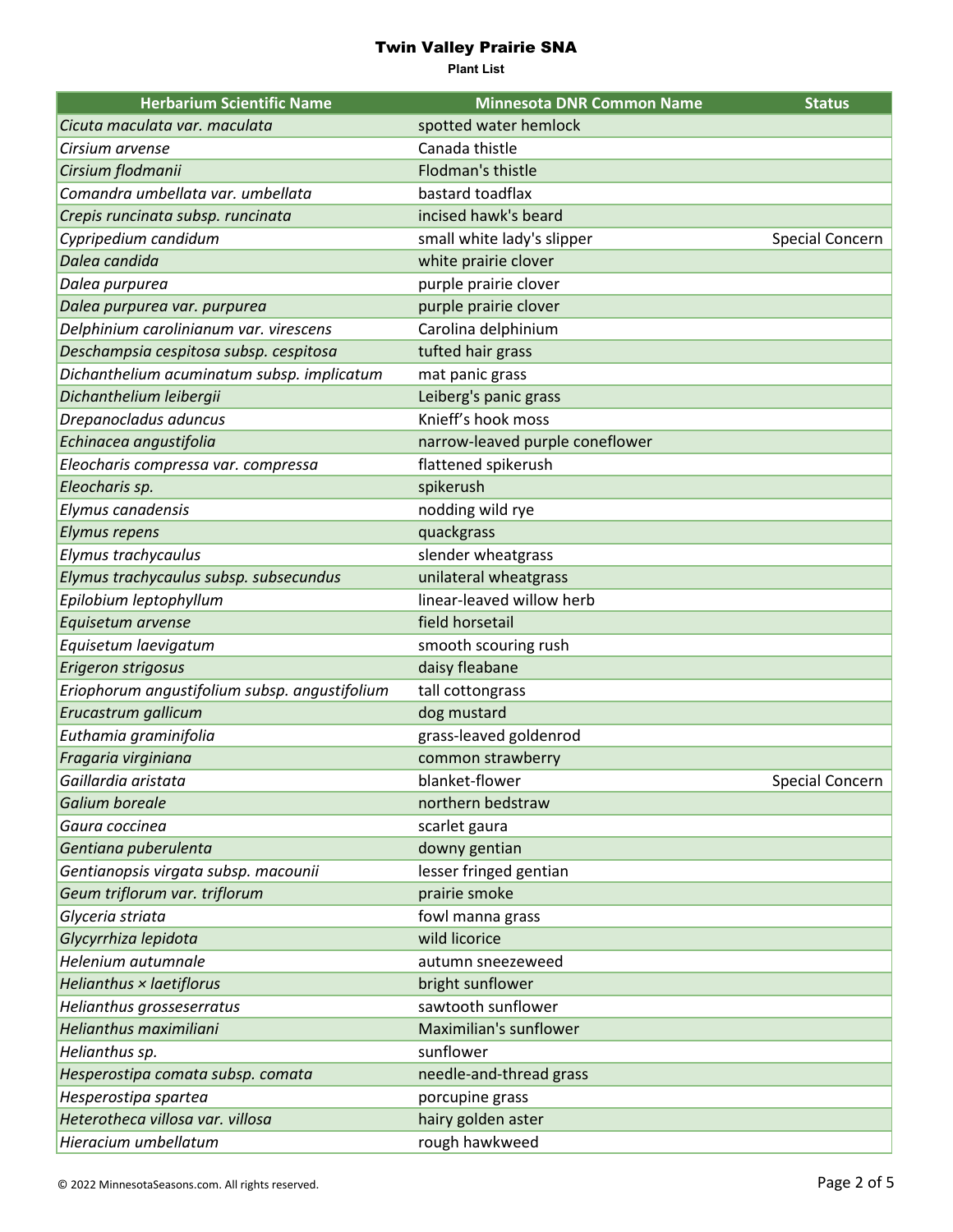| <b>Herbarium Scientific Name</b>       | <b>Minnesota DNR Common Name</b> | <b>Status</b> |
|----------------------------------------|----------------------------------|---------------|
| Hordeum jubatum subsp. jubatum         | foxtail barley                   |               |
| Hypoxis hirsuta                        | yellow star-grass                |               |
| Juncus arcticus var. balticus          | baltic rush                      |               |
| Juncus torreyi                         | Torrey's rush                    |               |
| Koeleria macrantha                     | junegrass                        |               |
| Lathyrus palustris                     | marsh vetchling                  |               |
| Lemna minor                            | lesser duckweed                  |               |
| Liatris aspera                         | rough blazing star               |               |
| Liatris ligulistylis                   | northern plains blazing star     |               |
| Liatris punctata var. punctata         | dotted blazing star              |               |
| Liatris pycnostachya var. pycnostachya | great blazing star               |               |
| Lilium philadelphicum                  | wood lily                        |               |
| Lithospermum canescens                 | hoary puccoon                    |               |
| Lithospermum incisum                   | narrow-leaved puccoon            |               |
| Lobelia kalmii                         | Kalm's lobelia                   |               |
| Lobelia spicata                        | pale-spiked lobelia              |               |
| Lotus corniculatus var. corniculatus   | bird's-foot trefoil              |               |
| Lycopus americanus                     | cut-leaved bugleweed             |               |
| Lycopus asper                          | rough bugleweed                  |               |
| Lysimachia quadriflora                 | prairie loosestrife              |               |
| Lysimachia thyrsiflora                 | tufted loosestrife               |               |
| Medicago sativa                        | alfalfa                          |               |
| Melilotus alba                         | white sweet clover               |               |
| Melilotus officinalis                  | yellow sweet clover              |               |
| Mentha arvensis var. canadensis        | common mint                      |               |
| Muhlenbergia glomerata                 | clustered muhly grass            |               |
| Muhlenbergia richardsonis              | mat muhly grass                  |               |
| Mulgedium pulchellum                   | beautiful blue lettuce           |               |
| Oenothera biennis var. biennis         | common evening primrose          |               |
| Oxalis stricta                         | yellow wood sorrel               |               |
| Oxalis violacea                        | violet wood sorrel               |               |
| Packera paupercula                     | balsam ragwort                   |               |
| Panicum capillare subsp. capillare     | witch grass                      |               |
| Panicum virgatum                       | switchgrass                      |               |
| Parnassia glauca                       | American grass-of-parnassus      |               |
| Pedicularis canadensis                 | wood betony                      |               |
| Pedicularis lanceolata                 | swamp lousewort                  |               |
| Pediomelum argophyllum                 | silverleaf scurfpea              |               |
| Penstemon gracilis var. gracilis       | slender beard tongue             |               |
| Persicaria amphibia                    | water smartweed                  |               |
| Phleum pratense subsp. pratense        | timothy                          |               |
| Phlox pilosa var. fulgida              | prairie phlox                    |               |
| Physalis virginiana                    | Virginia ground cherry           |               |
| Poa pratensis                          | Kentucky bluegrass               |               |
| Poa pratensis subsp. angustifolia      | Kentucky bluegrass               |               |
| Poa pratensis subsp. pratensis         | Kentucky bluegrass               |               |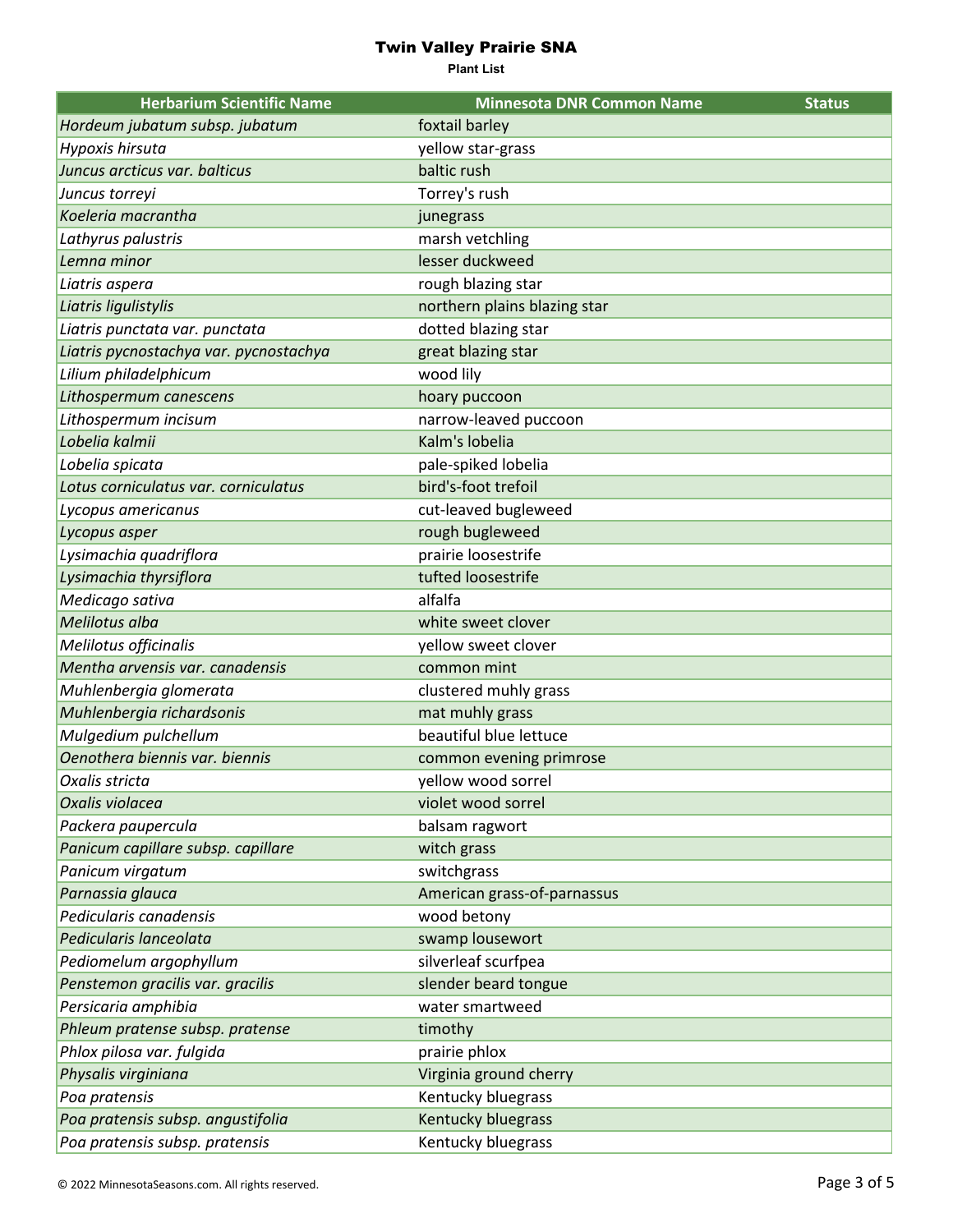| <b>Herbarium Scientific Name</b>         | <b>Minnesota DNR Common Name</b> | <b>Status</b> |
|------------------------------------------|----------------------------------|---------------|
| Polygala senega                          | Seneca snakeroot                 |               |
| Populus deltoides subsp. monilifera      | cottonwood                       |               |
| Populus tremuloides                      | quaking aspen                    |               |
| Potentilla anserina subsp. anserina      | silverweed                       |               |
| Potentilla arguta                        | tall cinquefoil                  |               |
| Potentilla pensylvanica                  | Pennsylvania cinquefoil          |               |
| Prunella vulgaris                        | heal-all                         |               |
| Pycnanthemum virginianum                 | Virginia mountain mint           |               |
| Ranunculus flabellaris                   | large yellow water crowfoot      |               |
| Ratibida columnifera                     | prairie coneflower               |               |
| <b>Rhus glabra</b>                       | smooth sumac                     |               |
| Ribes americanum                         | wild black currant               |               |
| Rosa arkansana                           | prairie rose                     |               |
| Rudbeckia hirta var. pulcherrima         | black-eyed susan                 |               |
| Salix bebbiana                           | Bebb's willow                    |               |
| Salix famelica                           | heart-leaved willow              |               |
| Salix humilis var. tristis               | prairie willow                   |               |
| Salix petiolaris                         | slender willow                   |               |
| Schizachyrium scoparium var. scoparium   | little bluestem                  |               |
| Schoenoplectus acutus var. acutus        | hardstem bulrush                 |               |
| Schoenoplectus pungens                   | three-square bulrush             |               |
| Schoenoplectus tabernaemontani           | soft stem bulrush                |               |
| Sinapis arvensis                         | wild mustard                     |               |
| Sisymbrium altissimum                    | tumble mustard                   |               |
| Sisyrinchium mucronatum                  | pointed-petal blue-eyed grass    |               |
| Solidago × bernardii                     | bernard's goldenrod              |               |
| Solidago altissima subsp. gilvocanescens | late goldenrod                   |               |
| Solidago canadensis                      | Canada goldenrod                 |               |
| Solidago gigantea                        | giant goldenrod                  |               |
| Solidago missouriensis                   | Missouri goldenrod               |               |
| Solidago nemoralis                       | gray goldenrod                   |               |
| Solidago nemoralis subsp. nemoralis      | gray goldenrod                   |               |
| Solidago ptarmicoides                    | upland white aster               |               |
| Solidago riddellii                       | Riddell's goldenrod              |               |
| Solidago rigida                          | stiff goldenrod                  |               |
| Solidago rigida subsp. rigida            | stiff goldenrod                  |               |
| Solidago sp.                             | goldenrod                        |               |
| Sonchus arvensis subsp. uliginosus       | field sow thistle                |               |
| Sorghastrum nutans                       | Indian grass                     |               |
| Spartina pectinata                       | prairie cordgrass                |               |
| Spiraea alba                             | white meadowsweet                |               |
| Sporobolus heterolepis                   | prairie dropseed                 |               |
| Stachys pilosa var. pilosa               | woundwort                        |               |
| Symphoricarpos occidentalis              | wolfberry                        |               |
| Symphyotrichum boreale                   | bog aster                        |               |
| Symphyotrichum ericoides                 | heath aster                      |               |